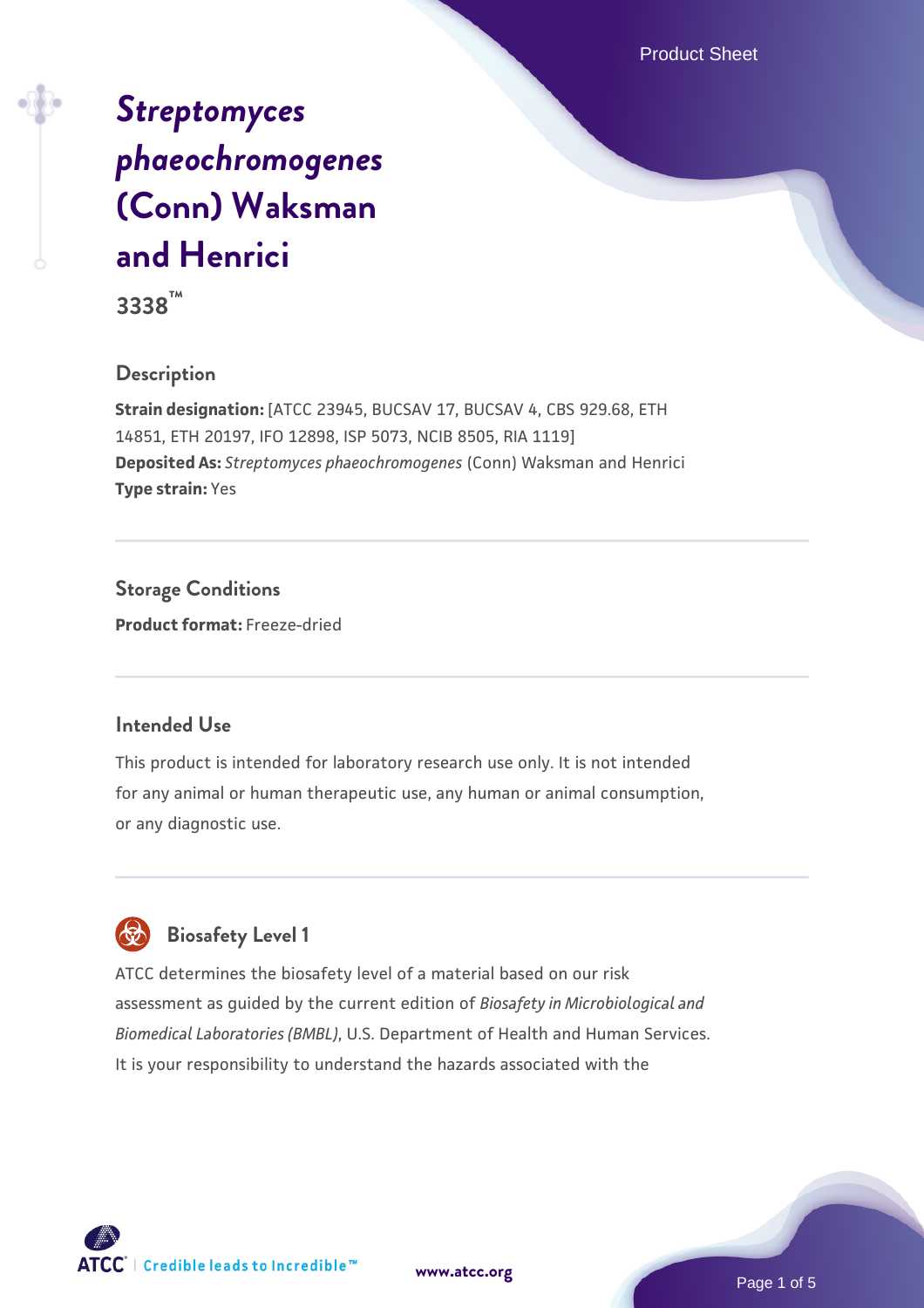#### **3338**

material per your organization's policies and procedures as well as any other applicable regulations as enforced by your local or national agencies.

ATCC highly recommends that appropriate personal protective equipment is always used when handling vials. For cultures that require storage in liquid nitrogen, it is important to note that some vials may leak when submersed in liquid nitrogen and will slowly fill with liquid nitrogen. Upon thawing, the conversion of the liquid nitrogen back to its gas phase may result in the vial exploding or blowing off its cap with dangerous force creating flying debris. Unless necessary, ATCC recommends that these cultures be stored in the vapor phase of liquid nitrogen rather than submersed in liquid nitrogen.

## **Certificate of Analysis**

For batch-specific test results, refer to the applicable certificate of analysis that can be found at www.atcc.org.

### **Growth Conditions**

**Medium:**  [ATCC Medium 0196: Yeast malt extract medium ISP #2](https://www.atcc.org/-/media/product-assets/documents/microbial-media-formulations/1/9/6/atcc-medium-0196.pdf?rev=3ab98ce3034f46208b34017336aa4c86) **Temperature:** 26°C

# **Material Citation**

If use of this material results in a scientific publication, please cite the material in the following manner: *Streptomyces phaeochromogenes* (Conn) Waksman and Henrici (ATCC 3338)

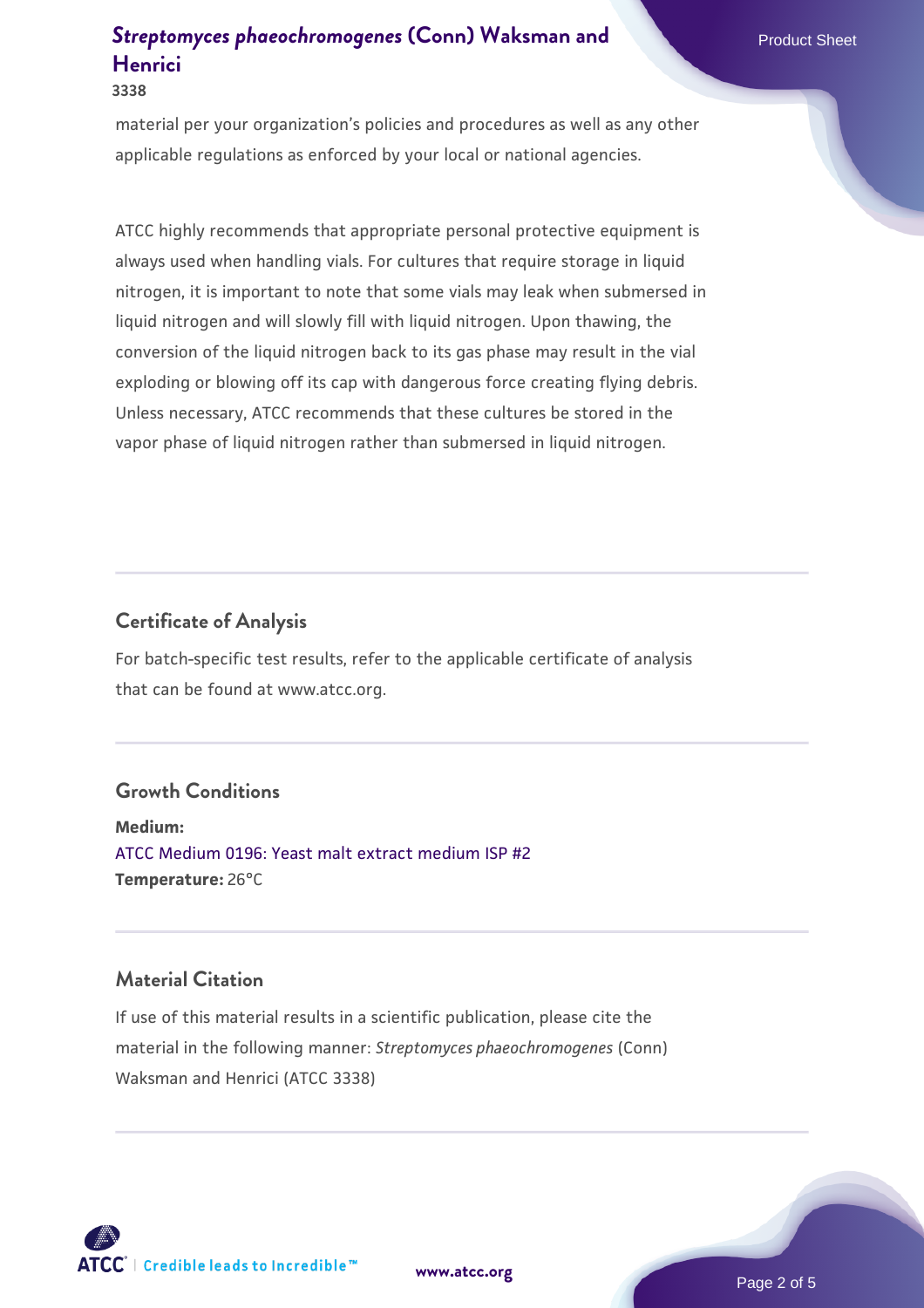#### **3338**

#### **References**

References and other information relating to this material are available at www.atcc.org.

## **Warranty**

The product is provided 'AS IS' and the viability of ATCC® products is warranted for 30 days from the date of shipment, provided that the customer has stored and handled the product according to the information included on the product information sheet, website, and Certificate of Analysis. For living cultures, ATCC lists the media formulation and reagents that have been found to be effective for the product. While other unspecified media and reagents may also produce satisfactory results, a change in the ATCC and/or depositor-recommended protocols may affect the recovery, growth, and/or function of the product. If an alternative medium formulation or reagent is used, the ATCC warranty for viability is no longer valid. Except as expressly set forth herein, no other warranties of any kind are provided, express or implied, including, but not limited to, any implied warranties of merchantability, fitness for a particular purpose, manufacture according to cGMP standards, typicality, safety, accuracy, and/or noninfringement.

## **Disclaimers**

This product is intended for laboratory research use only. It is not intended for any animal or human therapeutic use, any human or animal consumption, or any diagnostic use. Any proposed commercial use is prohibited without a license from ATCC.

While ATCC uses reasonable efforts to include accurate and up-to-date information on this product sheet, ATCC makes no warranties or representations as to its accuracy. Citations from scientific literature and

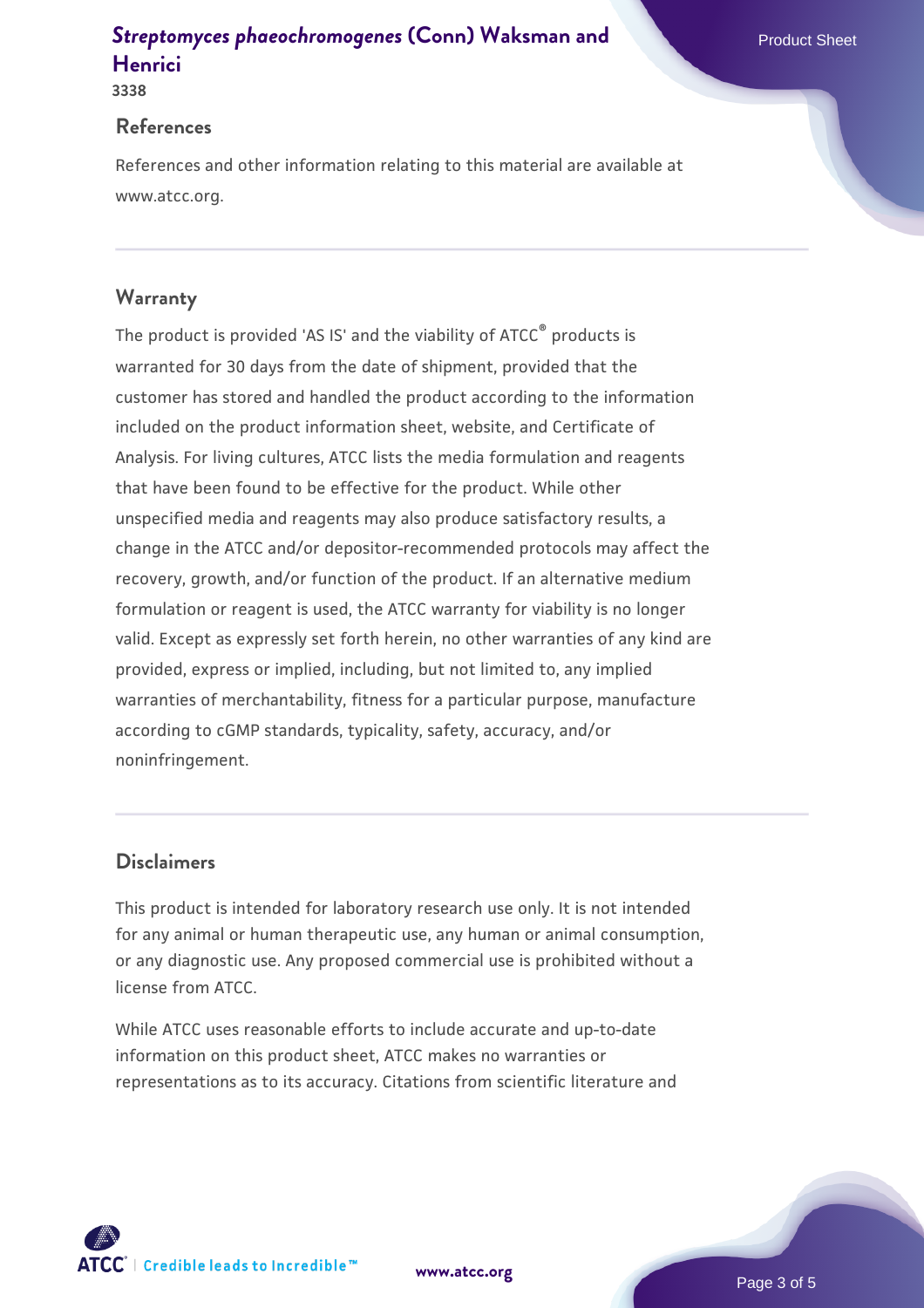**3338**

patents are provided for informational purposes only. ATCC does not warrant that such information has been confirmed to be accurate or complete and the customer bears the sole responsibility of confirming the accuracy and completeness of any such information.

This product is sent on the condition that the customer is responsible for and assumes all risk and responsibility in connection with the receipt, handling, storage, disposal, and use of the ATCC product including without limitation taking all appropriate safety and handling precautions to minimize health or environmental risk. As a condition of receiving the material, the customer agrees that any activity undertaken with the ATCC product and any progeny or modifications will be conducted in compliance with all applicable laws, regulations, and guidelines. This product is provided 'AS IS' with no representations or warranties whatsoever except as expressly set forth herein and in no event shall ATCC, its parents, subsidiaries, directors, officers, agents, employees, assigns, successors, and affiliates be liable for indirect, special, incidental, or consequential damages of any kind in connection with or arising out of the customer's use of the product. While reasonable effort is made to ensure authenticity and reliability of materials on deposit, ATCC is not liable for damages arising from the misidentification or misrepresentation of such materials.

Please see the material transfer agreement (MTA) for further details regarding the use of this product. The MTA is available at www.atcc.org.

# **Copyright and Trademark Information**

© ATCC 2021. All rights reserved. ATCC is a registered trademark of the American Type Culture Collection.

### **Revision**

This information on this document was last updated on 2021-05-19